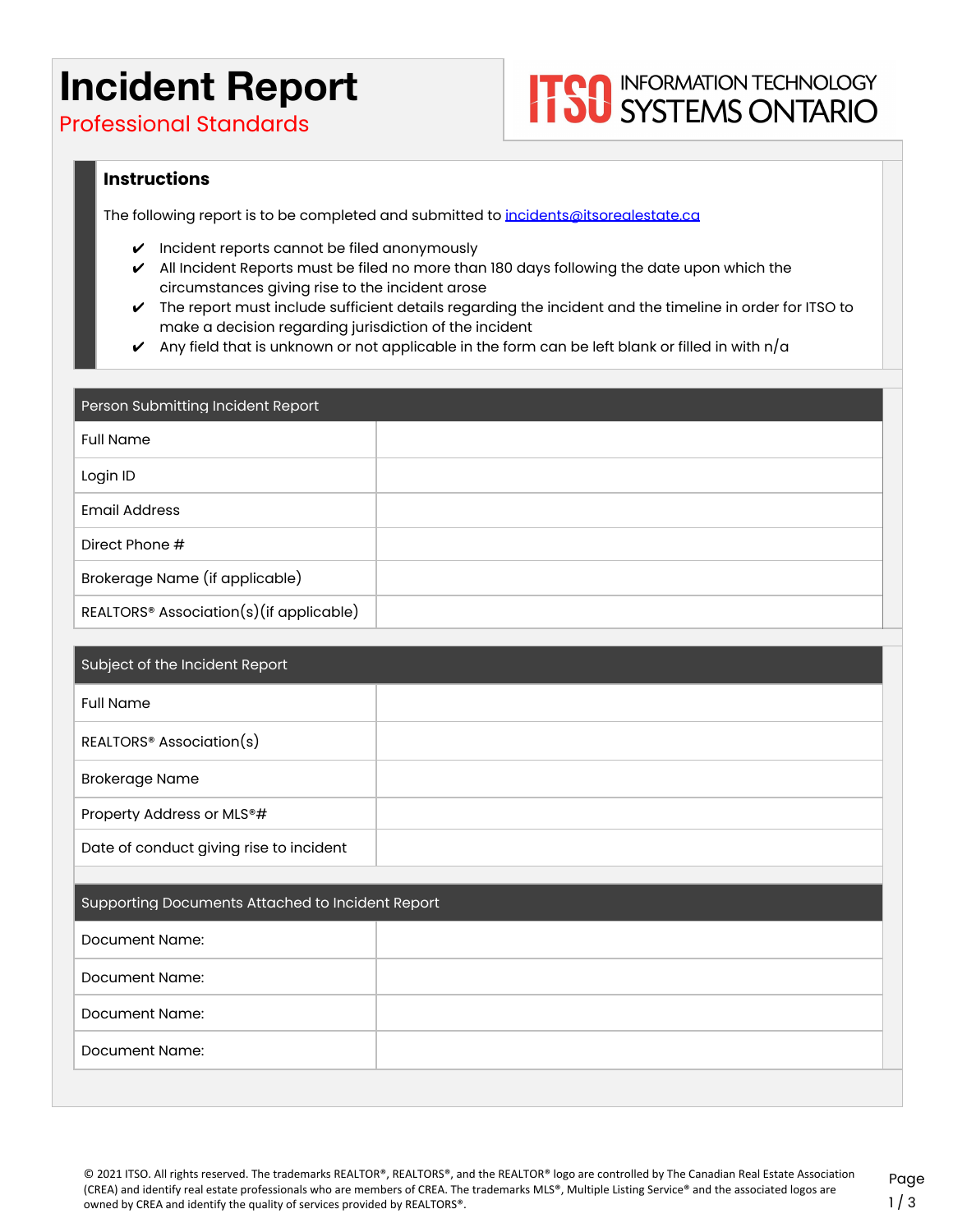# **Incident Report**

## Professional Standards



#### Incident Details

Please describe the details of the incident using additional pages if necessary

© 2021 ITSO. All rights reserved. The trademarks REALTOR®, REALTORS®, and the REALTOR® logo are controlled by The Canadian Real Estate Association (CREA) and identify real estate professionals who are members of CREA. The trademarks MLS®, Multiple Listing Service® and the associated logos are owned by CREA and identify the quality of services provided by REALTORS®.